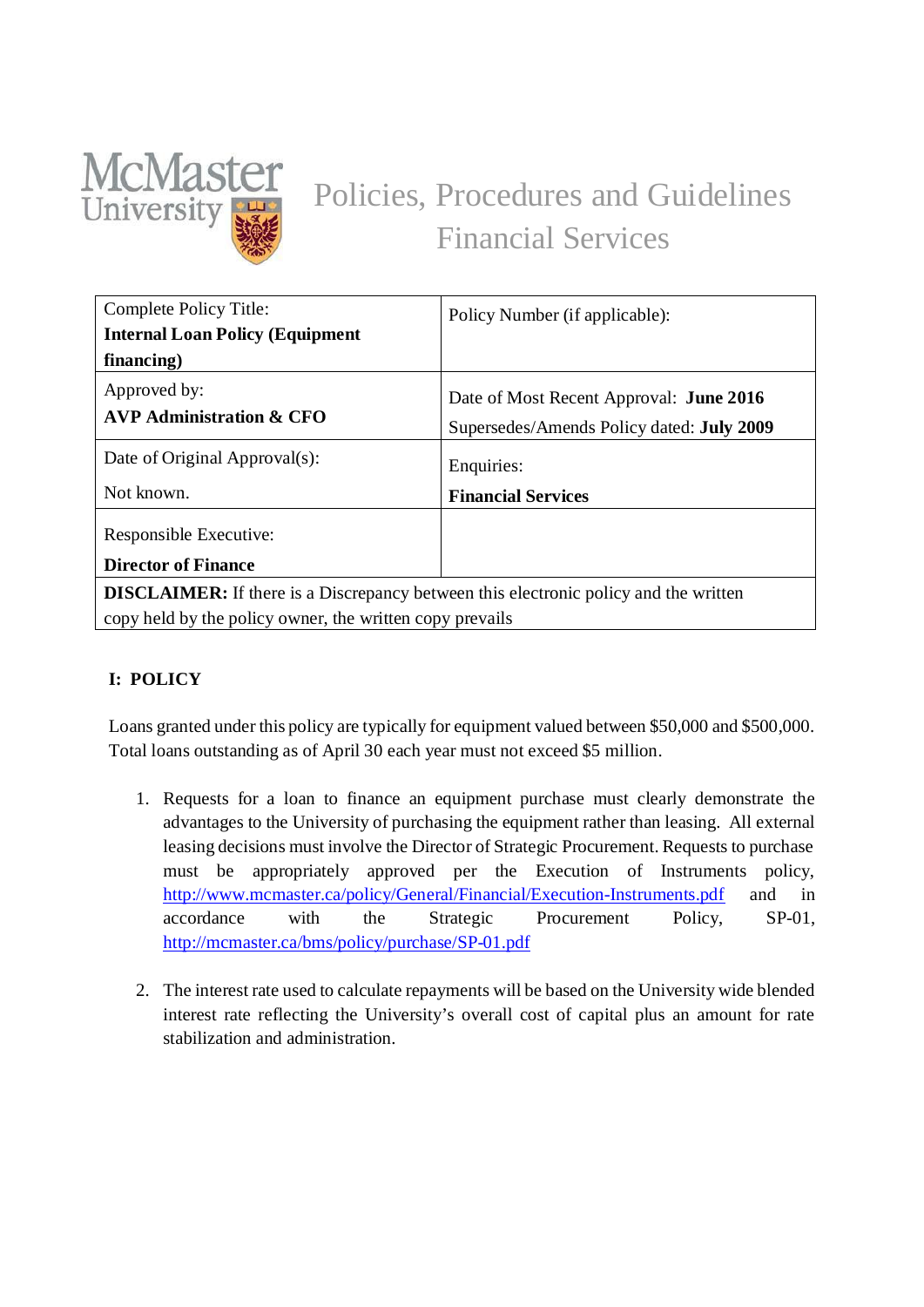- 3. The loan will be repaid over a specific period, which will be the lesser of the life of the equipment or a maximum of ten years. Timing of the payment of the first installment will be negotiated with the Director of Finance. Subsequent payments will be charged monthly or / semi-annually to the borrowers account via journal entry by the Senior Accountant, Financial Services.
- 4. Repayment in advance of the maturity date will be permitted without penalty.

## **II: PROCEDURES**

- 1. Upon request to Financial Services, the loan agreement will be prepared by the Senior Accountant showing:
	- a. A loan amortization schedule of repayment.
	- b. A comparison of cost between external lease and internal loan where applicable.
- 2. Each internal loan agreement shall be approved per the Execution of Instruments policy, http://www.mcmaster.ca/policy/General/Financial/Execution-Instruments.pdf.
- 3. In addition, loans will require the approval of the Director of Finance.

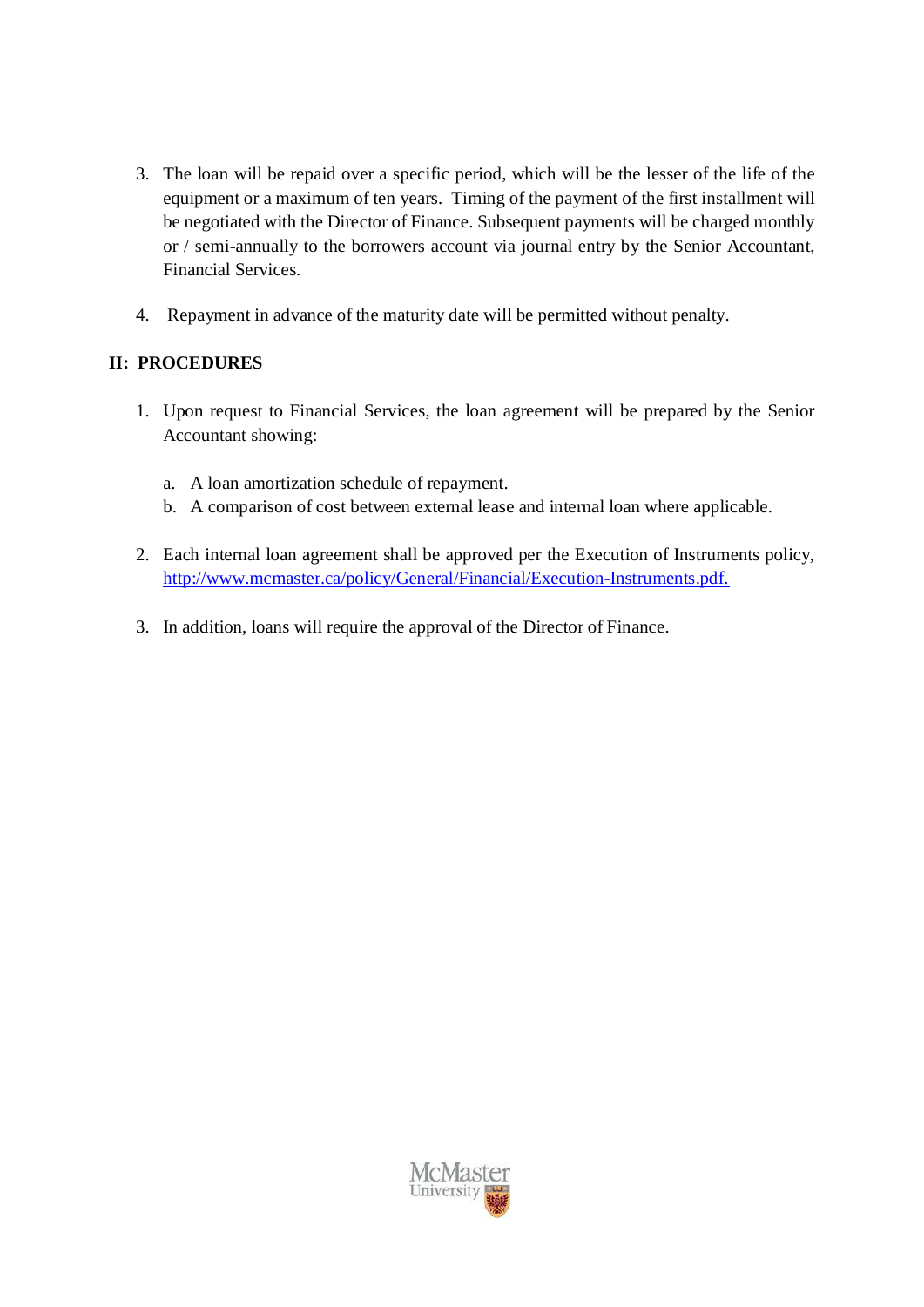## McMaster University INTERNAL LOAN AGREEMENT

| TO:             |                                                                                                                       |    |                                                        |
|-----------------|-----------------------------------------------------------------------------------------------------------------------|----|--------------------------------------------------------|
| FROM:           | Director of Finance<br><b>OJN 409</b>                                                                                 |    |                                                        |
| DATE:           | <u> 1990 - Johann Barn, mars ann an t-Amhain Aonaich an t-Aonaich an t-Aonaich an t-Aonaich an t-Aonaich an t-Aon</u> |    |                                                        |
| <b>SUBJECT:</b> |                                                                                                                       |    |                                                        |
| 1.              | <b>Total Amount of Loan:</b>                                                                                          | \$ |                                                        |
|                 | <b>Initial Payment:</b>                                                                                               | \$ | <u> 1989 - Jan Barnett, fransk politiker (d. 1989)</u> |
|                 | Principal amount to be repaid:                                                                                        | \$ |                                                        |
|                 | Interest rate to be applied:                                                                                          |    |                                                        |
| 2.              | Chartfield:                                                                                                           | #  |                                                        |
| 3.              | Loan Amortization Schedule: (See attached)                                                                            |    |                                                        |

4. Repayment in Advance of Original Loan Maturing Date

Requests for early repayments will be permitted; interest will be charged up to the date of repayment.

5. Sale or Trade-in in Advance of Original Loan Maturity Date

If equipment is sold, traded-in or otherwise disposed of prior to the loan maturity date, the total outstanding principal plus interest for the fiscal period (during which disposal take place) will be due and payable.